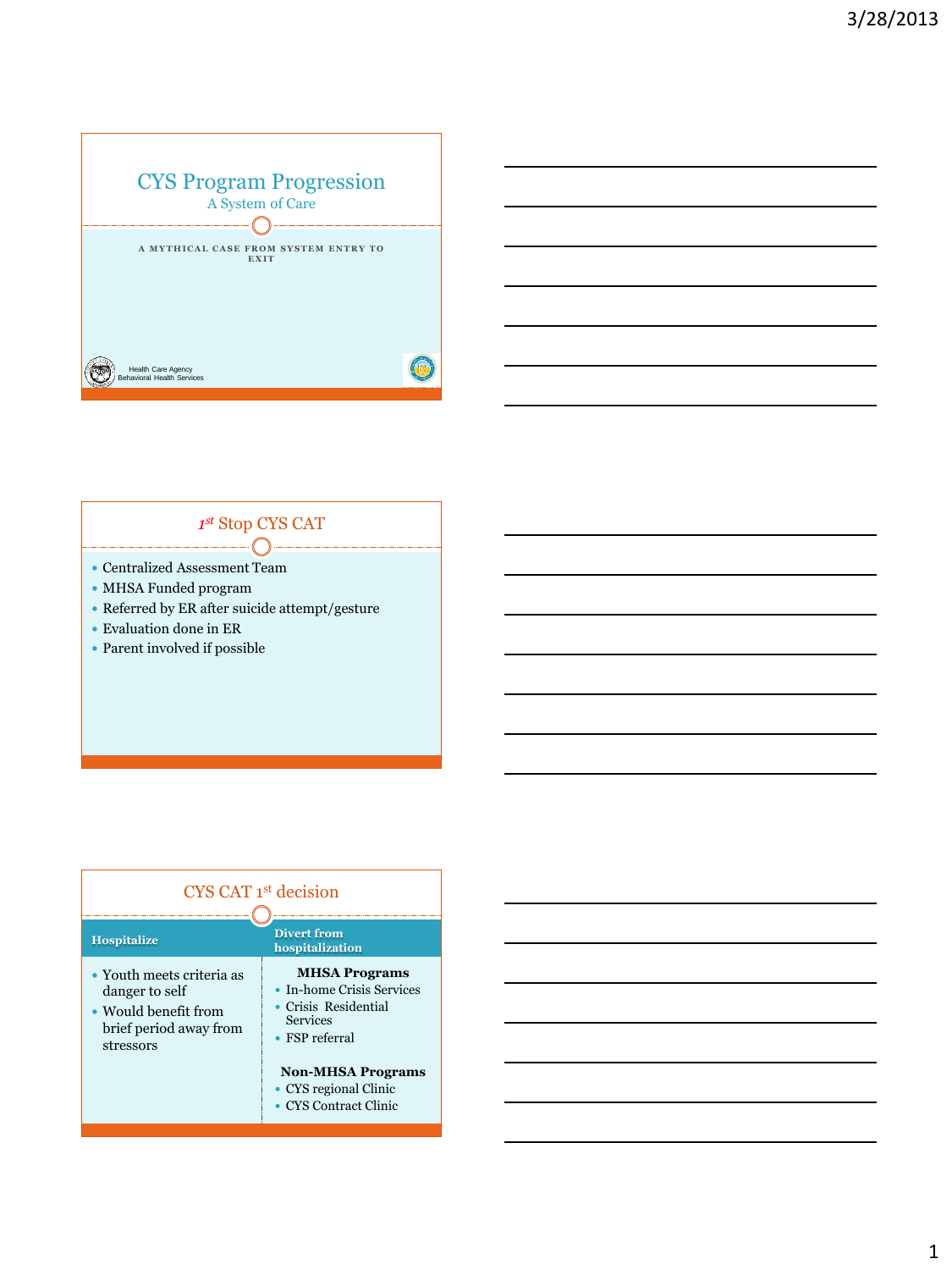## *Possible 2nd stop* In Home Crisis Intervention

•MHSA Funded

•24/7 availability •Work with family to resolve crisis •Teach new problem solving skills •Assist with linkage to next level of service •Three week target but may extend based on clinical needs •May be better suited to the needs of younger children

### *Possible 2nd stop Crisis Residential Program*

MHSA funded

- 24/7 program
- Boys and girls
- 6-bed program
- perhaps better fit for older youth
- assist with Transition to next level of care,
- Three week target but may extend based on clinical needs
- Heavy emphasis on family involvement

### *Possible 2nd stop Full Service Partnerships*

MHSA Funded 5 distinct partnerships Based on age and life circumstances Address Cultural or Language isolation

•Whatever it takes philosophy •Avoid jail •Avoid psychiatric hospitalization •Avoid homelessness •Acquire education •Acquire jobs